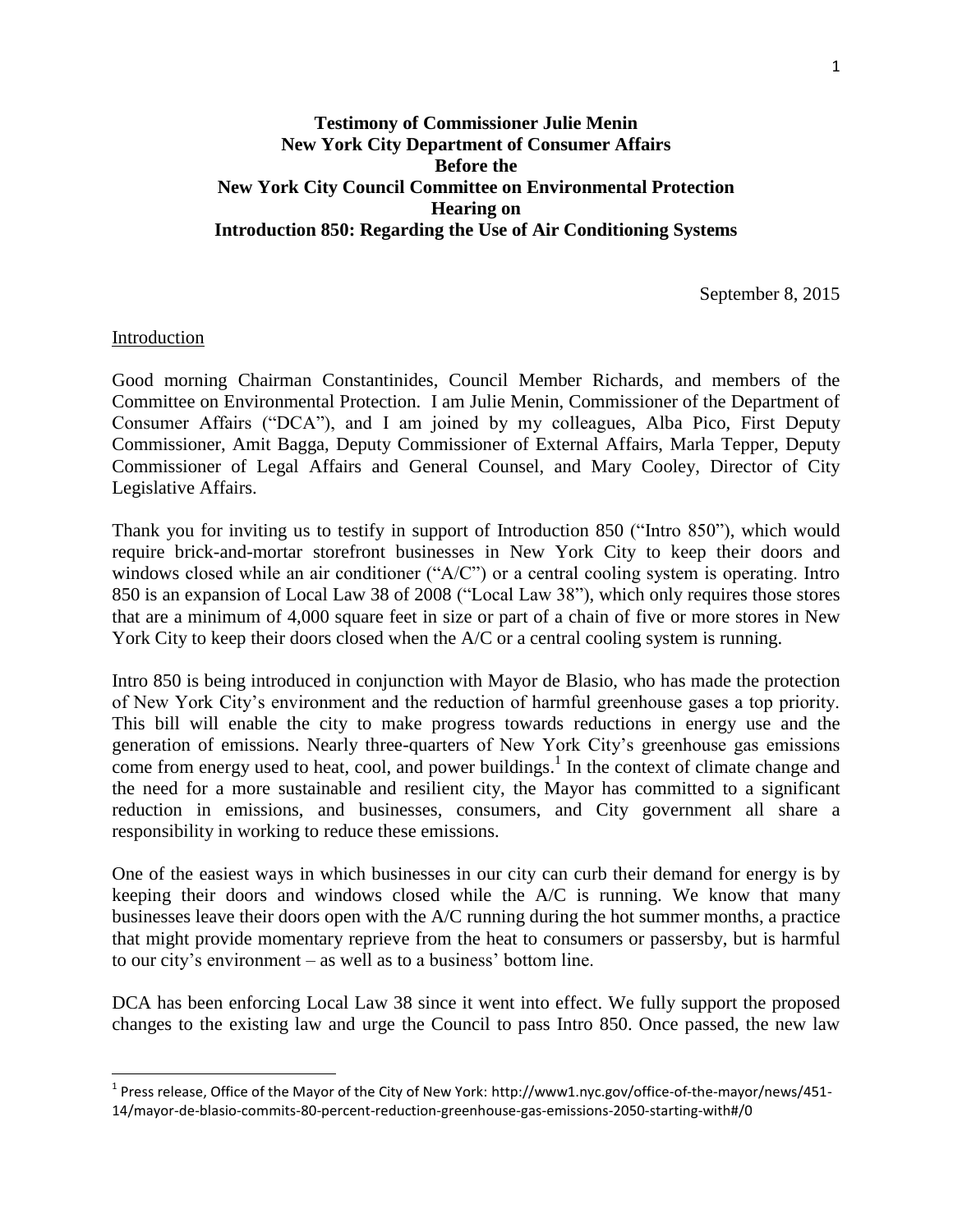will significantly reduce confusion on the part of business owners and reduce challenges the agency faces in ensuring compliance.

## Energy and Environmental Benefits

The case for requiring businesses to keep their doors closed while the A/C is running is clear. According to the Mayor's Office of Sustainability ("MOS"), in 2013, commercial buildings were responsible for 10 million metric tons of greenhouse gas emissions in New York City, comprising approximately 20 percent of the City's total emissions.<sup>2</sup> Many of these emissions are generated by heating and cooling systems, which themselves are also often outdated and inefficient. Even as buildings are retrofitted to become more efficient, leaving doors and windows open while the air conditioning is on during the summer increases emissions and the cost of doing business. When a business leaves its doors open with a cooling system running, large amounts of cool air escape the building, forcing the cooling system to expend more energy to maintain the lower temperature. The expenditure of more energy increases emissions, which in turn contribute to pollution and climate change.

Based on data published by Con Edison, if just 1,000 businesses in New York City were to keep their doors open during the summer for eight hours each day, \$1 million would be added to summer electric bills and 2,200 tons of carbon dioxide would be released into the atmosphere, the equivalent of putting an additional 366 cars on the road.<sup>3</sup> As New York City is home to tens of thousands of businesses, we know that requiring businesses to keep their doors and windows closed while the A/C is running could have a major impact on our City's environment and would put money back in the pockets of businesses and building owners.

It is with the important goal of reducing emissions that Intro 850's enforcement provisions have been designed. As Local Law 38 has been difficult to enforce, compliance has been challenging. Under Intro 850's provisions, small businesses will not face onerous burdens with respect to compliance and DCA will have an enhanced ability to conduct enforcement.

# Outreach and Enforcement

 $\overline{a}$ 

As is the case with any new law that is passed regulating business practices, small businesses will need time to learn about, and come into compliance with, Intro 850's expansion of existing law.

Intro 850 would allow businesses to receive warnings, not fines, for the first violation observed before June 1, 2016, giving DCA, our sister agencies, and our partners such as chambers of commerce and industry associations, sufficient time to conduct outreach to businesses about the expansion of existing law. The agency is a strong proponent of business education efforts, and is deeply committed to raising awareness about this issue with small businesses. As many members of the Council are aware, on July 22 of this year, DCA undertook a major education and outreach

 $3$  Con Edison, The Price of Open Doors. Accessed June 2015. <http://www.coned.com/customercentral/brochures/Open%20door%20flyer.pdf>

 $^2$  The City of New York, Inventory of Greenhouse Gas Emissions, November 2014. Accessed June 2015. [http://www.nyc.gov/html/planyc/downloads/pdf/NYC\\_GHG\\_Inventory\\_2014.pdf](http://www.nyc.gov/html/planyc/downloads/pdf/NYC_GHG_Inventory_2014.pdf)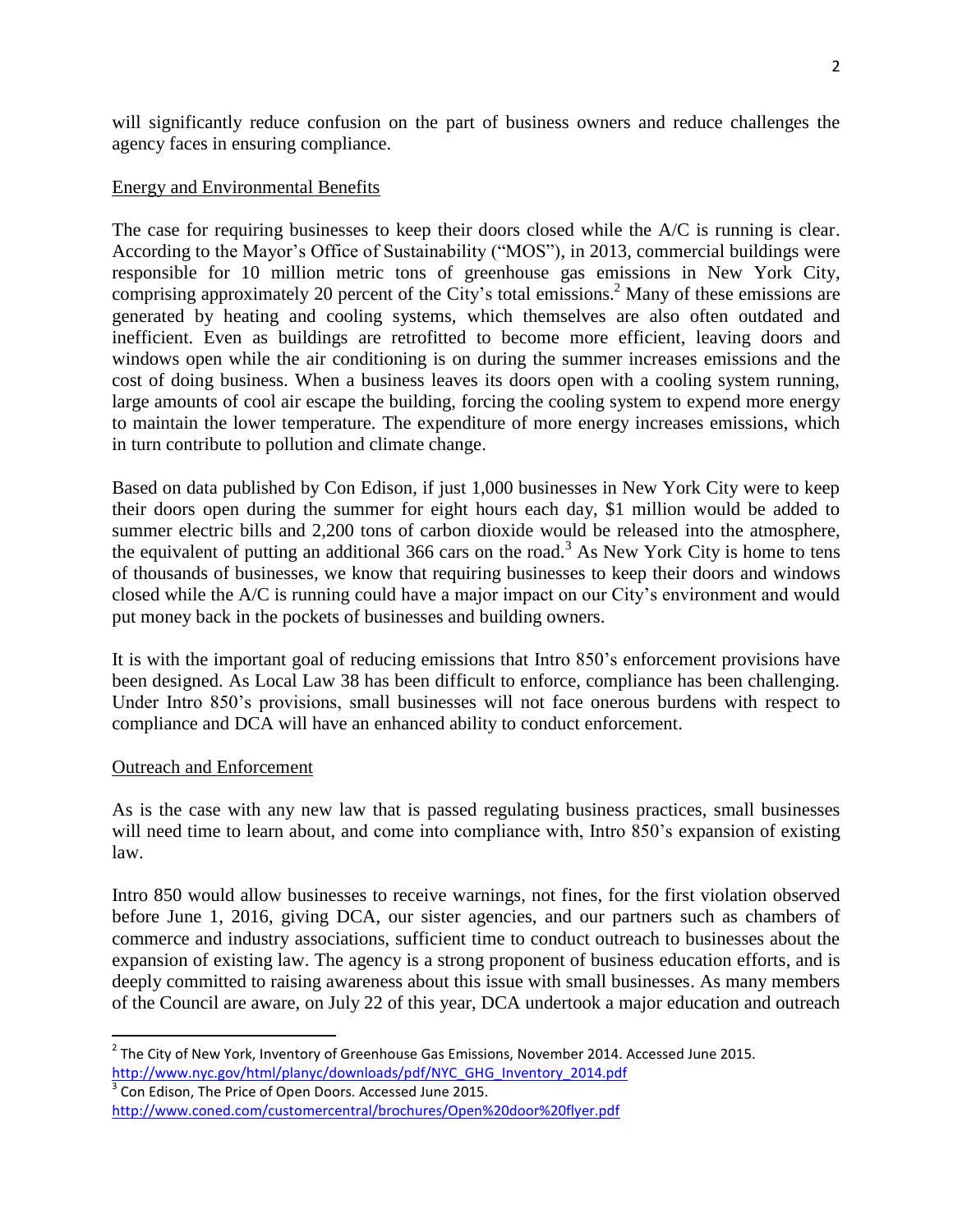effort to encourage businesses to "Shut the Front Door!" while their air conditioning is on. More than 200 volunteers, including many Council Members and other elected officials, visited several thousand businesses in all five boroughs to educate businesses about the environmental and fiscal impacts of keeping their doors open while running the air conditioning. The public awareness campaign included many components, including the distribution of a multilingual informational flier and a "cling" that a business could post on its front door, demonstrating that it is proud to "Shut the Front Door!" The campaign also featured social media engagement tools, and posters installed in bus shelters and on phone kiosks. Examples of these materials are in the folders you have received this morning.

Through our outreach efforts, DCA has communicated with business owners across all five boroughs about Local Law 38. While a large number of business owners have expressed support for the law and are readily complying, we have, of course, also spoken with business owners who have raised certain concerns, and we appreciate that Intro 850 addresses some of these concerns, and one in particular, which is related to sidewalk cafés.

As members of the committee are aware, DCA licenses businesses to operate sidewalk cafés in our city. As these cafés are often crucial sources of revenue for many restaurants and are indelible to New York City streetscapes and civic life, Intro 850 exempts restaurants with doors or full-length windows that must remain open so that sidewalk cafés can be serviced. There are just over 1,350 licensed cafés in New York City, a figure small enough compared to the total number of brick-and-mortar businesses in our city to justify an exemption, especially when the absence of one could have particularly adverse effects on a business' revenue.

To ensure the bill is effective in achieving its goal of reducing energy use, Intro 850 also requires businesses to keep their windows closed while the A/C is running. Attendant to this requirement, DCA supports the exemption that allows for an exterior window to remain open if it is being used in direct relation to customer service.

Considering the exemptions provided for in the bill and taking into account the amount of money that businesses could potentially save by keeping their doors and windows closed, DCA believes the burden imposed on small businesses will be minimal. We are not aware of any studies, reports, or data that demonstrate a substantial correlation between keeping the doors open and increased profits, an absence that should underscore the strength of the environmental and fiscal cases supporting the passage of Intro 850.

Intro 850 will also enhance DCA's ability to effectively enforce the existing law, which, as we have noted, only applies to chain stores with five or more locations in New York City or retail businesses that are 4,000 square feet or larger. When inspecting a business on patrol, DCA's inspectors do not have the ability to easily determine the exact size of a business or whether or not it has more than five locations in New York City. Additionally, while business owners or landlords might have information about the exact size of a storefront area, managers or employees are neither privy to, nor can they easily access, such information. Between constraints faced by our inspectors and confusion faced by business owners, enforcement of this existing law has proven to be quite challenging.